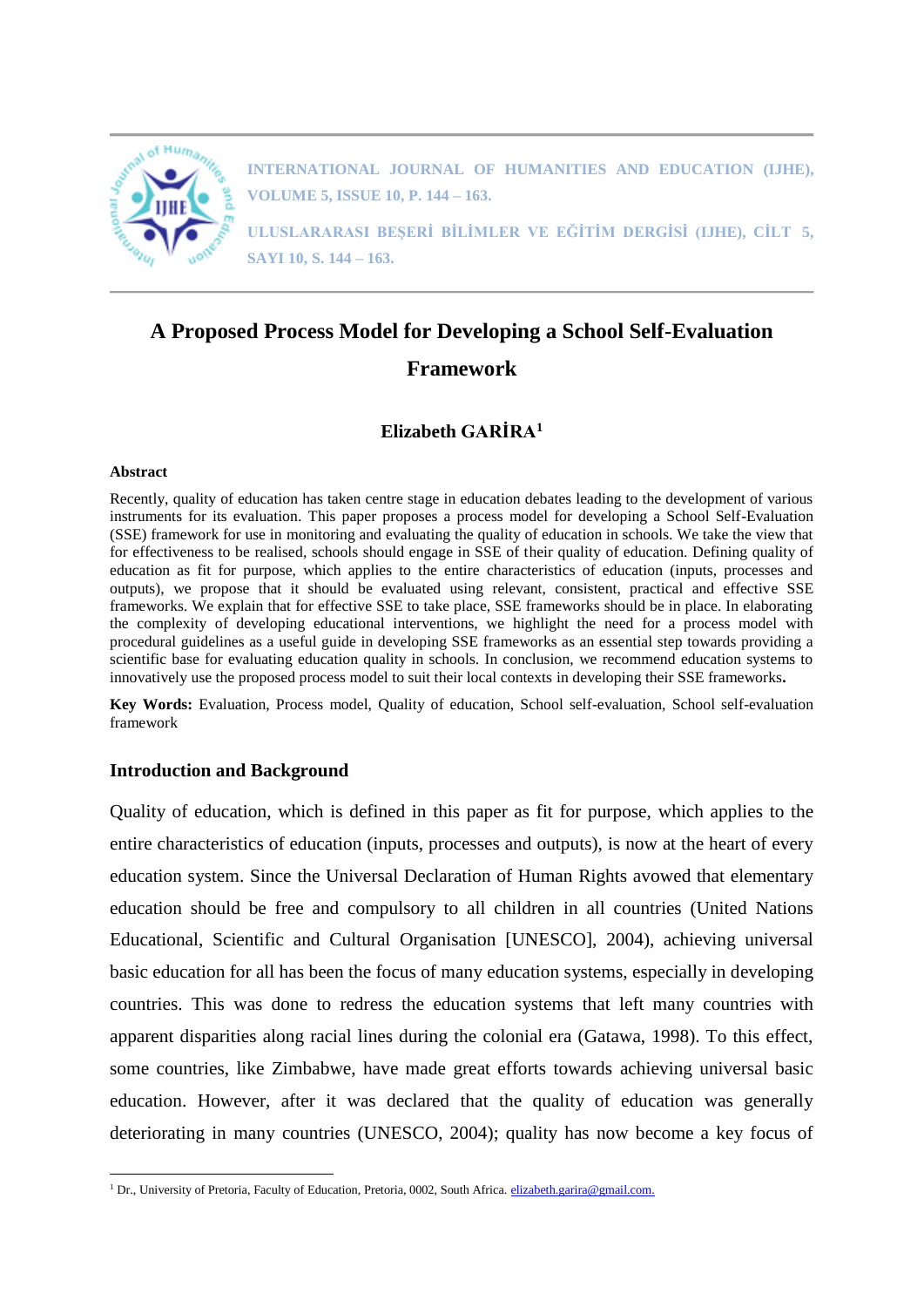education in many education systems for improvement purposes. This renewed focus on the quality of education has resulted in education systems moving from solely focusing on access to achieve universal basic education to also concentrating on providing good quality of education to their citizens.

The extensive emphasis on quality of education by the World Declaration on Education for All in the early 1990s (UNESCO, 2004) has led many education systems to seek for effective ways of monitoring and evaluating it. For example, in South Africa, this was addressed through the Integrated Quality Management System (IQMS) which incorporates individual developmental appraisal and performance measurement as well as whole school evaluation (Carlson, 2009). Some education systems, for example, in England, have school inspectors who monitor the quality of educational provision in schools. However, school inspection has been expensive in some countries (MacBeath, 2006). This is particularly felt in most developing countries, like Zimbabwe, where resources are limited. Moreover, some may argue that information from school inspections often provide static pictures of quality of education in schools for the process may not be done regularly (European Council for National Association of Independent Schools, 2015; MacBeath, 2006). Although such information is essential in determining schools' functionality, it may not be effective enough for continuous improvement of the quality of education to take place.

Some education systems, like in Scotland, are now emphasising the use of School Self-Evaluation (SSE) to systematically reflect on their work continuously and use the information to improve outcomes for pupils (Estyn, 2014) as well as staff members' professional learning (Chapman & Sammons, 2013) as a way of continuously determining schools' quality of education. SSE has received intensive attention from various authors with various definitions being provided. O'Brien, McNamara, O'Hara and Brown, (2017) define SSE as a process carried out by a school, whereby representatives of the school community evaluate the school's functioning to make decisions regarding the overall development of the school. Similarly, SSE has been defined as a process carried out collaboratively by a school, in which chosen members methodically collect and scrutinise evidence to improve the school's performance (Department of Education & Skills [DoES], 2016; Faddar, Vanhoof, & De Maeyer, 2018). MacBeath (2006) views SSE as a process of reflection on practice, made systematically and transparently by the school community, with the aim of improving student, professional and organisational learning. SSE is also defined as a procedure which is started by the school to gain information on the functioning of the school, and to make policy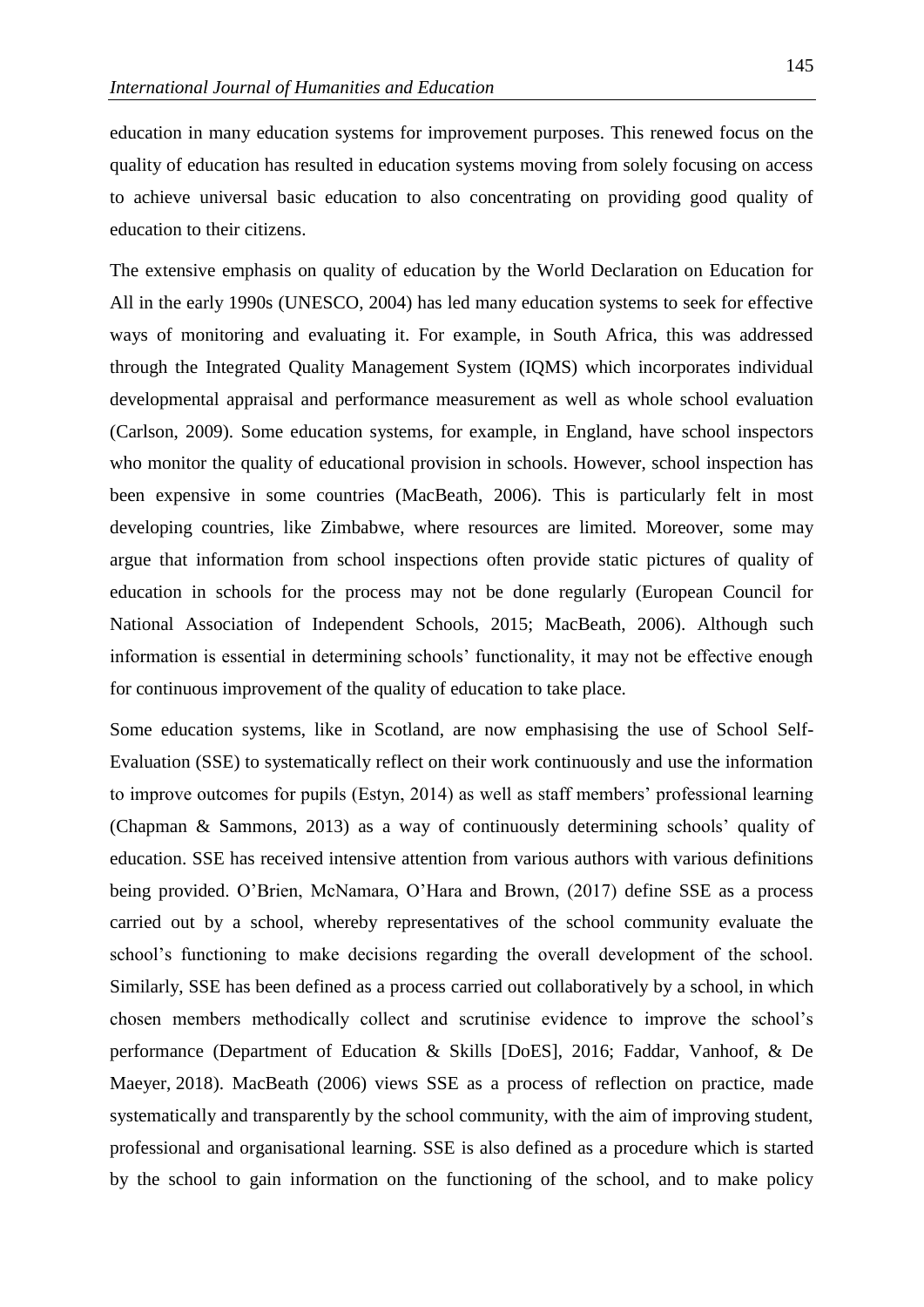decisions on school improvement (Chapman & Sammons, 2013; DoES, 2016). A closer look at the definitions shows that SSE is done by people within the school mainly for improvement purposes. In this paper, SSE is used to refer to a process whereby schools systematically find out the strengths and weaknesses in their conditions, processes and performances to make necessary improvements to enhance teachers' instructional practices and pupils' learning thereby improving quality of education.

MacBeath (2006) outlines three essential logics why SSE is important for schools. Firstly, he asserts that it has an economic logic in that there are little costs of training, administration, conduct and follow-up as compared to external evaluation whose costs are too high and may not offer value for money. Moreover, SSE has an accountability logic in which schools render an account to the government and parents for the investment and trust placed in teachers and school heads. Additionally, since everything done in SSE aims at improving school inputs, processes and outputs, it is also believed to have an improvement logic (Ibid, 2006). SSE provides opportunities for schools to examine their own practice within their own context and to report their strengths and weaknesses to their own community. Literature is consistent that SSE brings benefits to teachers through sharing experiences and ideas thereby becoming effective in the teaching and learning processes (O'Brien, McNamara & O'Hara, 2015). Students, on the other hand, will also benefit from the effective teaching and learning processes which will improve the standards of their achievements.

Although some developed countries like Scotland and other developing countries have comprehensive SSE frameworks for use in evaluating the quality of education in schools to ensure school effectiveness and improvement, some developing countries like Zimbabwe still lack in this respect. Moreover, even in those countries where SSE frameworks are available, the processes used in their development, which could help those intending to develop such frameworks for their education systems are not available. The aim of this paper, therefore, is to propose a process model which may be used to develop SSE frameworks for evaluating the quality of education in schools. The model proposed here may assist those who may want to develop SSE frameworks for their education systems including those in the emerging economies. Whereas the contexts may differ from one education system to another, the way the challenges of lack of a process model to develop SSE frameworks present themselves in different countries and how they may be addressed may be similar in nature.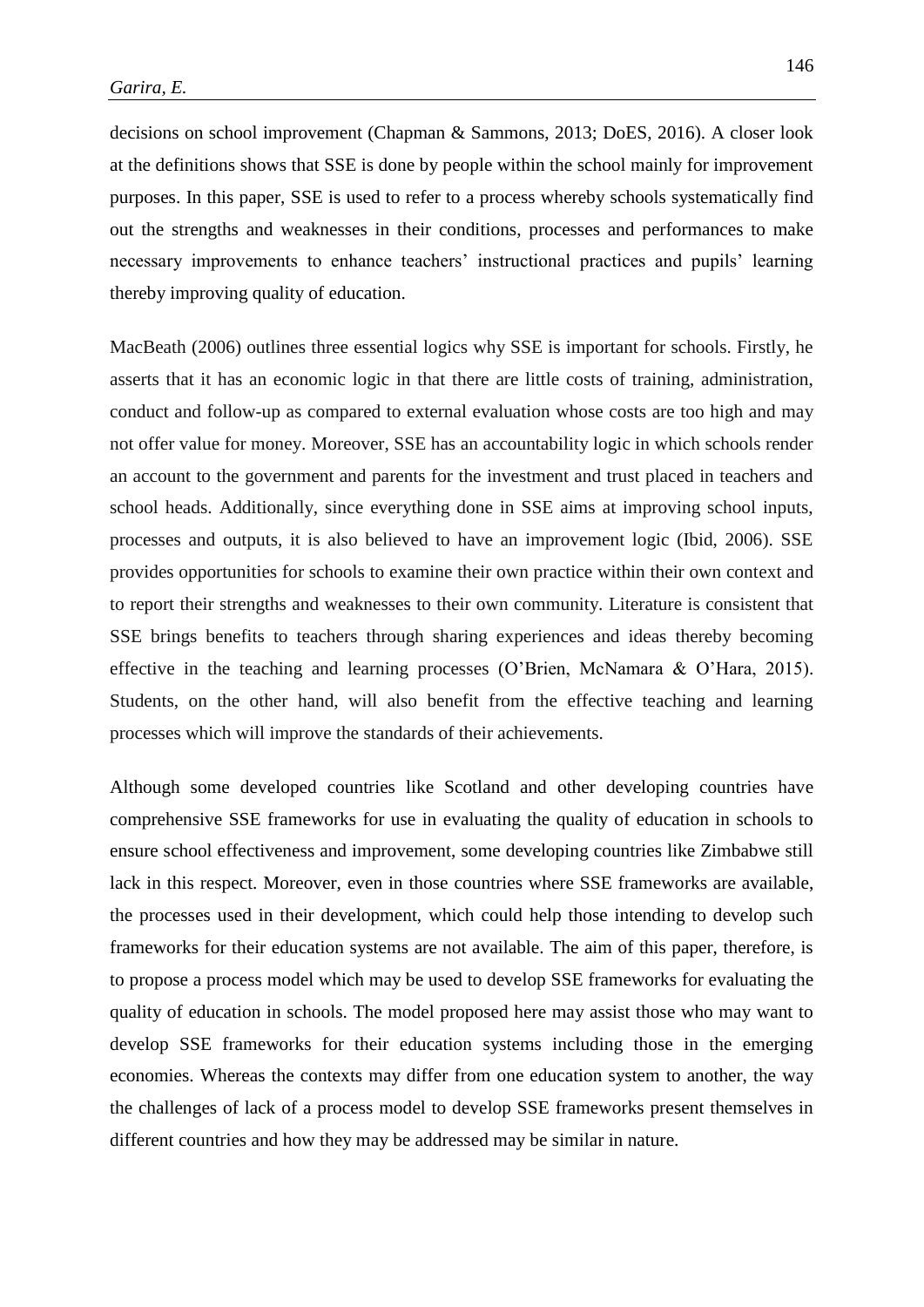#### **Quality of Education and its Evaluation in Schools**

Debates on quality of education in schools have been on the agenda of many education systems. Critical to these discussions are ways in which schools evaluate their quality of education for improvement purposes with the most difficult challenge, however, being that of using relevant, consistent, practical and effective evaluation and monitoring systems in the process. This is of concern to most developing countries where systems for evaluating education quality in schools are not well established as is the case with most developed countries where comprehensive SSE frameworks are readily available. This lack of effective evaluation methods and instruments in some developing countries was also raised at the 48<sup>th</sup> International Conference on Education held in Geneva in 2004. It was specifically noted with concern that one of the challenges faced by the Zimbabwean Ministry of Education is that of weak supervisory, evaluation and monitoring mechanisms (Ministry of Education, Sport, Arts and Culture & Ministry of Higher and Tertiary Education, 2004). Although this was observed a long time ago, the situation might not have improved. In her 2015 study, Garira found that the Ministry of Primary and Secondary Education does not provide school administrators with monitoring and evaluation instruments to evaluate the quality of education. It was specified that school administrators design their own instruments to monitor the quality of education in schools (Ibid, 2015). Now, considering the complexity of developing educational interventions (Plomp, 2009), not all school administrators may be competent enough to design and develop effective evaluation and monitoring instruments which may affect the evaluation of the quality of education in schools. This challenge may not be peculiar to Zimbabwe alone but to other developing countries as well.

#### **School Self-Evaluation Frameworks for Evaluating Quality of Education**

The desire to make schools responsible for the quality of their education by some education systems has led to the development of various SSE frameworks. Among the developed SSE frameworks are 'How good is our school' framework in Scotland (The Scottish Office Education and Industry Department, 1996); 'Knowing our school' manual in Malta (Department of Operations Education Division, 2004); the IQMS in South Africa (Carlson, 2009); 'The framework for school inspection' in London, (OFSTED, 2012) among others. These and other evaluation frameworks have paved the way for major advances to be made in evaluating the quality of education in schools for improvement purposes. However, the processes surrounding the development of these frameworks are not provided. In the absence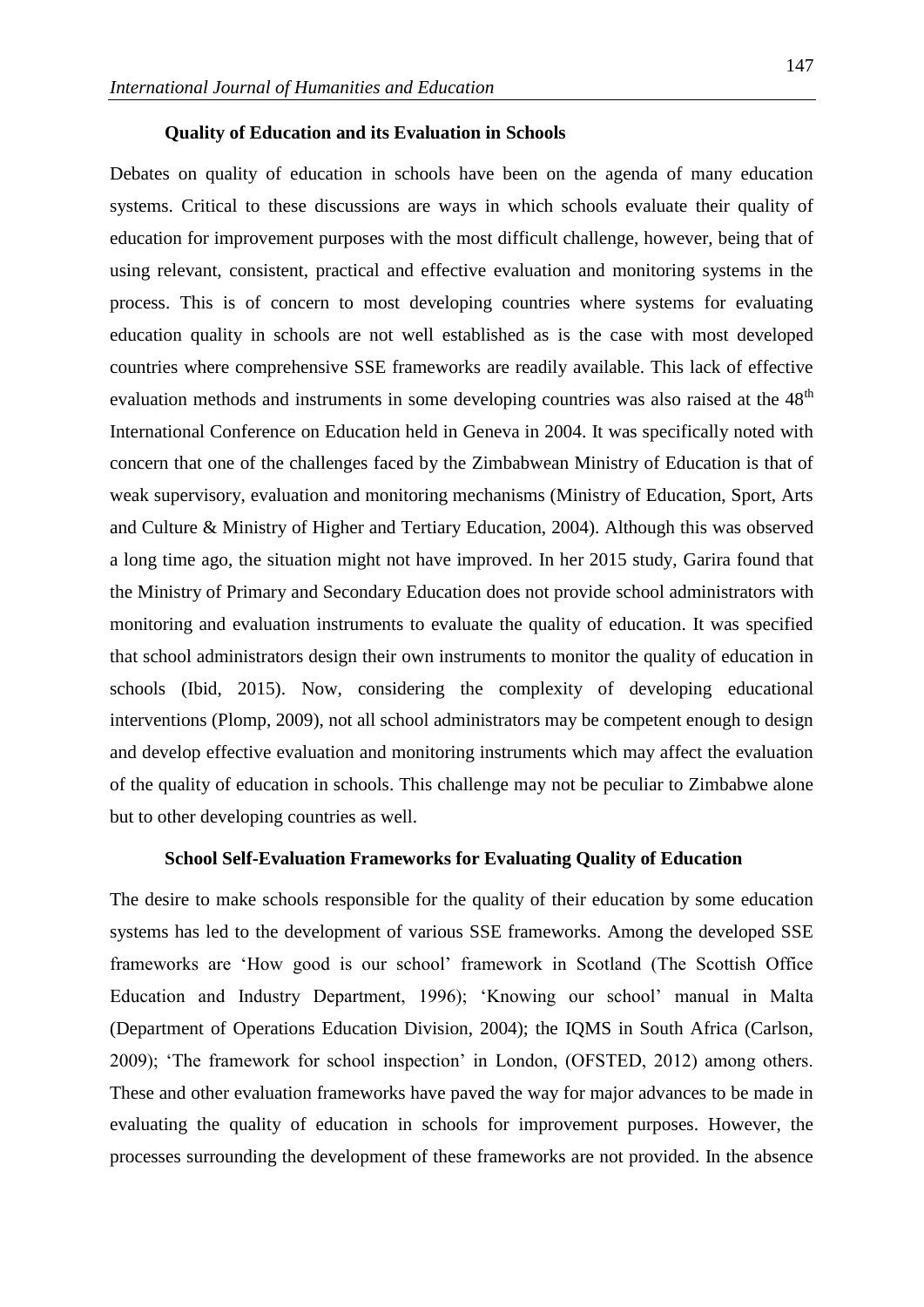of an explicit process model for developing SSE frameworks, considerable confusion may occur to those intending to develop such instruments for their education systems. This may result in the development of poor-quality frameworks or in complete lack of capacity to develop them. Hence, this paper aims to propose a process model for developing SSE frameworks to guide those intending to develop such instruments for their education systems.

The process model for developing an SSE framework proposed here may be applicable to any education system. While some developing countries may have SSE frameworks, others may have problems in developing them considering the complexity of developing educational interventions (Plomp, 2009). Acknowledging the importance of SSE in improving quality of education, Organisation for Economic Co-operation and Development [OECD] (2016) highlights that the challenge in Puebla and Mexico is to develop clear guidelines and practical tools for school self-evaluation. In its reviews of national policies for education, OECD/UNESCO (2016) found that while curriculum content is standardised in Thailand, evaluation of education quality in schools is not. In their article on developing school evaluation methods to improve education quality in China, Jung, Thomas, Yang, and Jianzhong (2006) noted with concern the difficulties for Chinese schools to engage in SSE practices as there are no explicit government guidelines. They specified that lack of contextualised criteria and the appropriate tools are major problems for schools to carry out self-evaluation in China. Although acknowledging the presence of a School Standards and Evaluation Framework for quality evaluation in schools in India, Shaala (2015) notes that currently, schools do not have a structured mechanism in place to systematically evaluate their performance.

From the above literature, it is evident that there are challenges in the evaluation of education in schools. Central to these challenges is the evaluation and monitoring mechanisms used to monitor and evaluate the quality of education in schools. These problems may not be peculiar to the identified countries alone but may also present themselves in one way or the other in other countries as well. Considering this literature, there is a need for a process model which can guide the development of relevant, consistent, practical and effective SSE frameworks and how they can be operationalised in countries which do not have them for their education systems. Therefore, the process model proposed here can innovatively be applied in any country to develop SSE frameworks for their education systems which may help to enhance the quality of education in schools.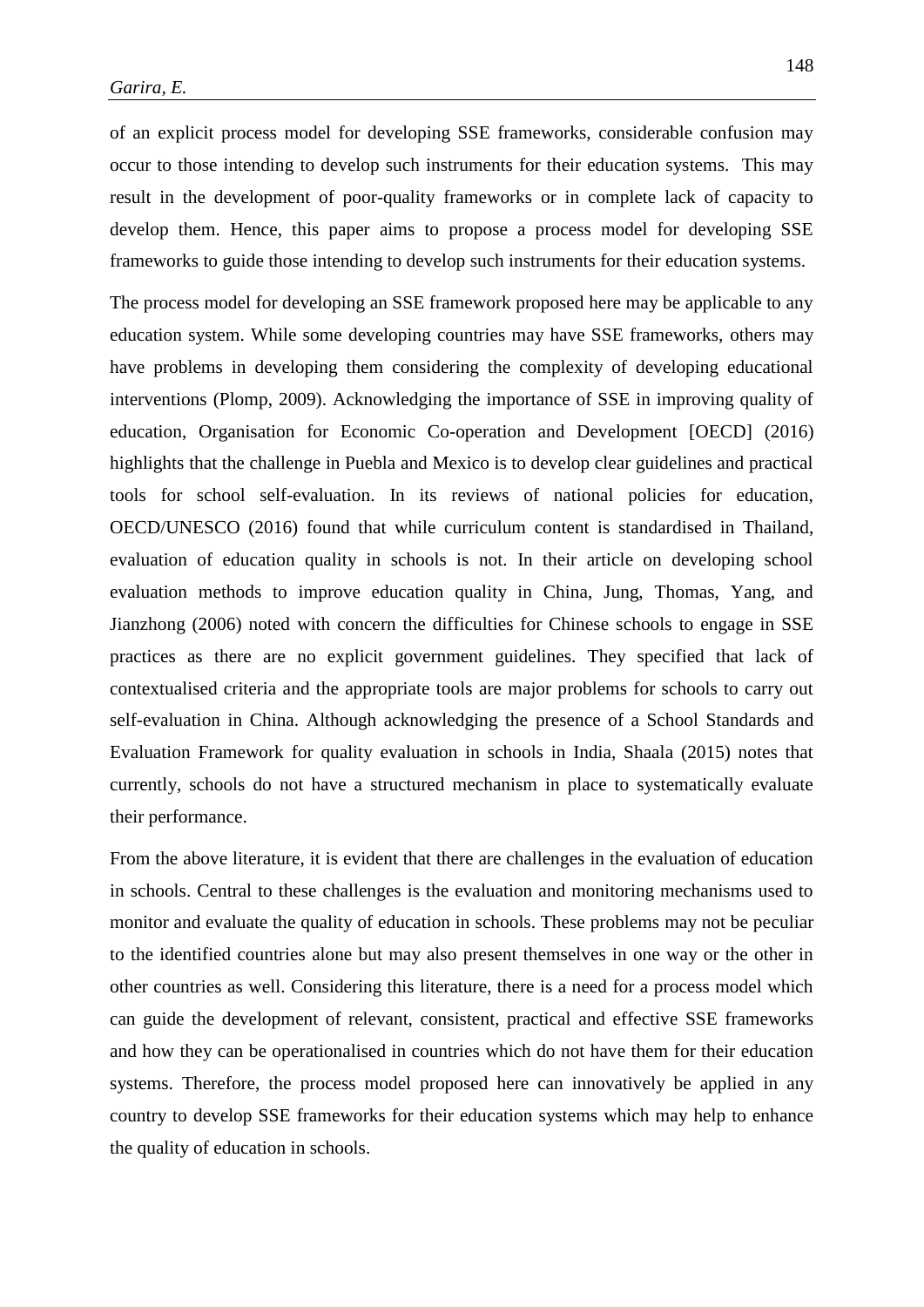#### **Theoretical Framework**

This paper was largely informed by the systems theory applied in education. This theory originated from science and its major thrust is that a set of parts of a system interact to achieve specified objectives (Banathy & Jenlink, 2004). Likewise, in an education system, various levels of the education system (the national (including its administrative units, the Province and the District), the school and the classroom) and the relevant stakeholders should work together to achieve systemic educational goals. When these educational goals are not realised in any education system, it may be inappropriate to assume that problems may be at any one of the levels. Rather, a comprehensive analysis of the whole education system should be done to understand the problem and to find out where the problem exactly lies to ensure effective improvement to take place. To this effect, Meadows (2008) suggests that when working with systems, we should explore critically the problem itself with all those who are affected by it. This may help to ensure an effective resolution of the problem. Without such a systemic approach to solving educational problems, improvements to education may largely be based on trial and error which may fail to address the problems. Moreover, general solutions to educational problems do not work as each education system is unique.

#### **Method**

In this paper, we sought to propose a process model to be used in developing a School Self-Evaluation framework for use in evaluating quality of education in schools. We gathered enough literature on SSE for example, (DoES, 2016; MacBeath, 2010, 2006, 1999; McNamara & Nayir, 2014; O'Brien, McNamara, O'Hara, Brown, 2017; O'Brien, McNamara & O'Hara, 2015) among others. Since literature on how to develop SSE frameworks was limited, we had to gather literature on SSE frameworks used in some countries to evaluate quality of education for example, (Carlson, 2009; Department of Operations Education Division, 2004; OFSTED, 2012; The Scottish Office Education and Industry Department, 1996) among others. After a thorough analysis of the literature and existing SSE frameworks, we had to make a preliminary proposal of how to develop an SSE framework. We kept on refining the preliminary proposed process model through design research, a systematic study of designing, developing and evaluating educational interventions as solutions to educational problems (Plomp, 2009) up to a point where there was enough evidence that the process could be used to develop relevant, consistent, practical and effective SSE frameworks (Nieveen,2009).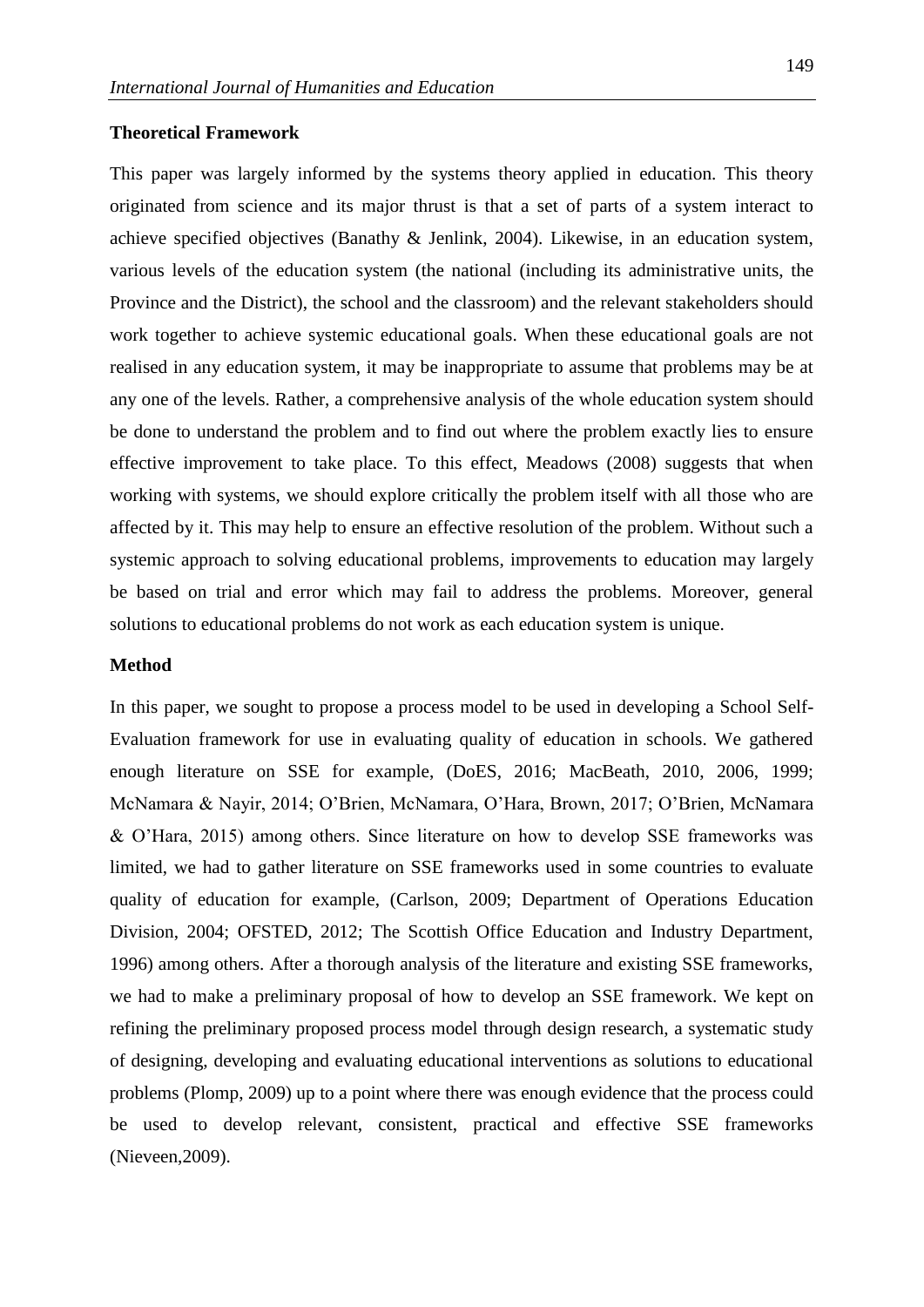#### **The SSE Framework Development Process Model Description**

SSE and the development of frameworks for use in such exercises build on the improvement planning process whereby every stakeholder in education has a role to play in the realisation of quality of education in schools (European Council for National Association of Independent Schools, 2015). The process model proposed here acknowledges the involvement of various key stakeholders in education (see Figure 1). The rationale for the involvement of stakeholders is rooted in participatory approaches to SSE where stakeholders in education should assume an active role across all its steps (MacBeath, 2006). Our proposed model is based on a large body of literature on SSE for example, (Chapman and Sammons, 2013; DoES, 2016; MacBeath, 2006, 2010; McNamara & Nayir, 2014; O'Brien, McNamara, O'Hara and Brown, 2017) among others (see Garira, 2015 for details), on what is known about the nature of SSE and the characteristics of SSE frameworks. Figure 1 presents the proposed process model that may be used to develop SSE frameworks whose description follows.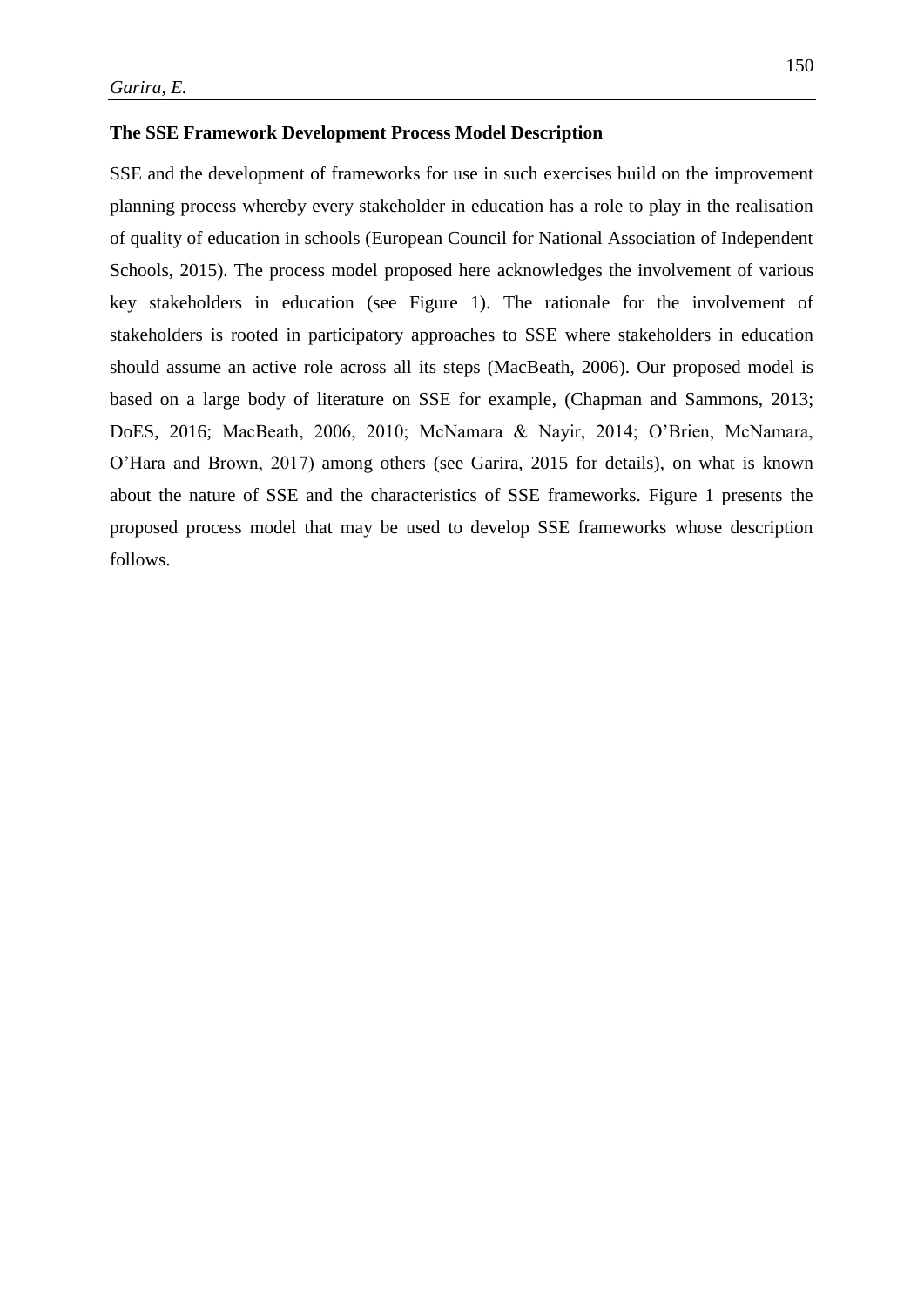

**A Proposed Process Model for Developing a School Self-Evaluation Framework for Evaluating Quality of Education in Schools.**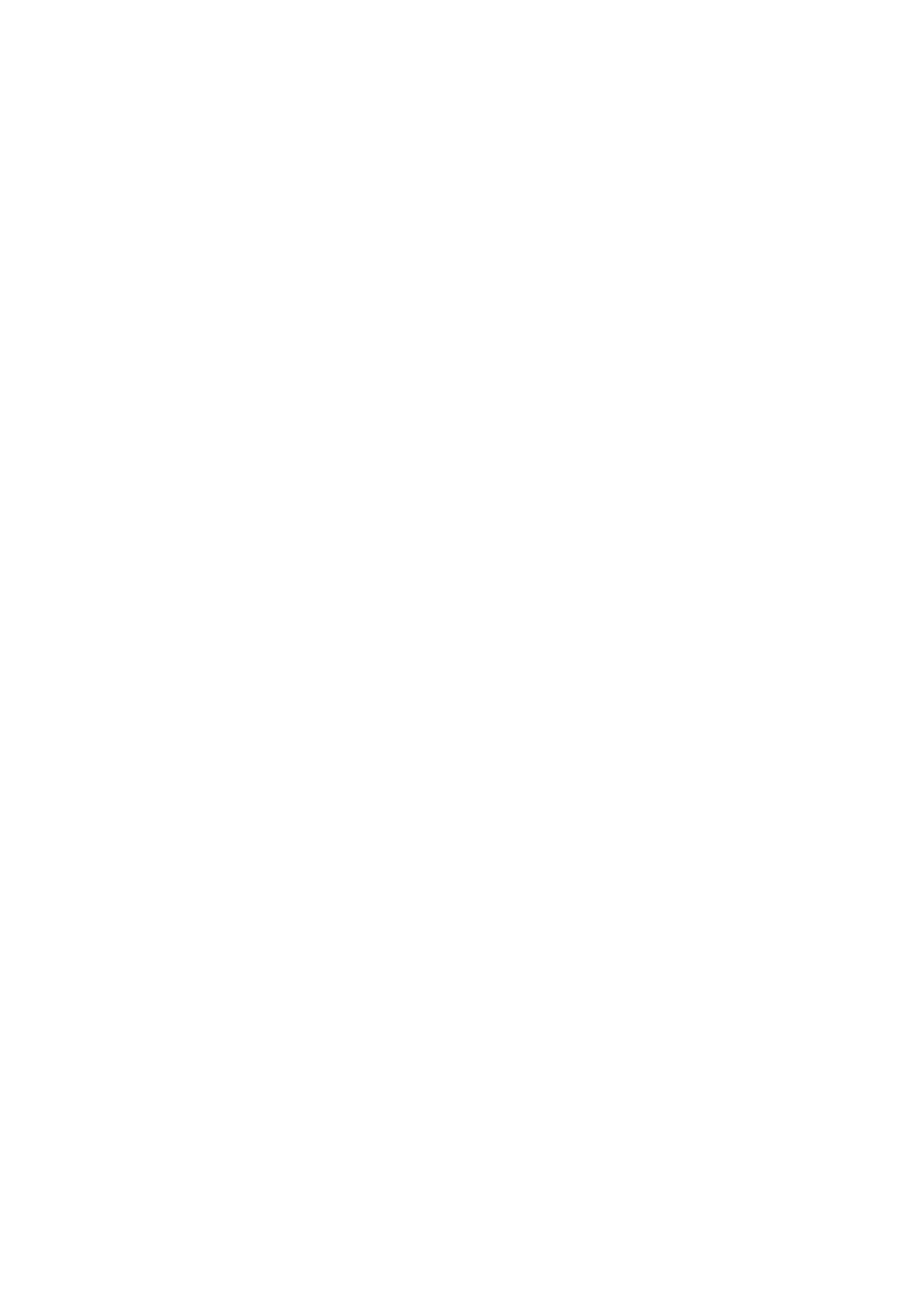#### *(Step One) Identify Stakeholders*

The starting point when developing an SSE framework should be to have a planning team which will organise the process. The national office of the education system may be involved in the selection of the planning team. In her paper on the development of high-quality educational interventions, Garira (2017) indicates the need to have a team whose leader should be someone with an understanding of the process model and its principles and the principles of design research. In the case that the leaders of the planning team may not have knowledge of design research, they may be guided by excellent literature on design research, for example, Plomp and Nieveen (2009), Bereiter, (2002), Bell, (2004), Design-Based Research Collective, (2003) among others. This knowledge may assist them to develop relevant, consistent, practical and effective SSE framework.

The planning team should identify education stakeholders to be involved in the process of developing the SSE framework (Figure 1, step 1). Stakeholders may generally include education officials, school administrators, school staff among others (Figure 1, step 1). Involvement of various stakeholders assumes that everyone, irrespective of their roles, can reflect, learn, inform and work to improve the SSE framework (DoES, 2016; MacBeath, 2006). Including various education stakeholders in the development process of the SSE framework may be essential in that they may provide support for the planned change, which is likely to improve quality of education in schools. The clarity, acceptance, and potential barriers to SSE framework implementation may not be addressed if key stakeholders in education are not involved (Estyn, 2014), which may affect its effectiveness as well as schools' effectiveness and improvement thereof. Therefore, stakeholders may help in guiding the successful development and implementation of the SSE framework. They may also help to evaluate the framework to ensure its effectiveness. The team should remain the overall administrative unit beyond coming up with the SSE framework itself to allow for its modification if a need arises.

#### *(Step Two) Determine the Need for the SSE Framework Initiative*

In this step, the planning team, together with the identified stakeholders, should determine the current practice and decide whether there is a potential need for an SSE framework to improve the current way of how education is evaluated in schools for effectiveness to be achieved. Although some wild guesses could have been initially made in step 1 that there is a need for an SSE framework, there should be a consensus among all the team members on the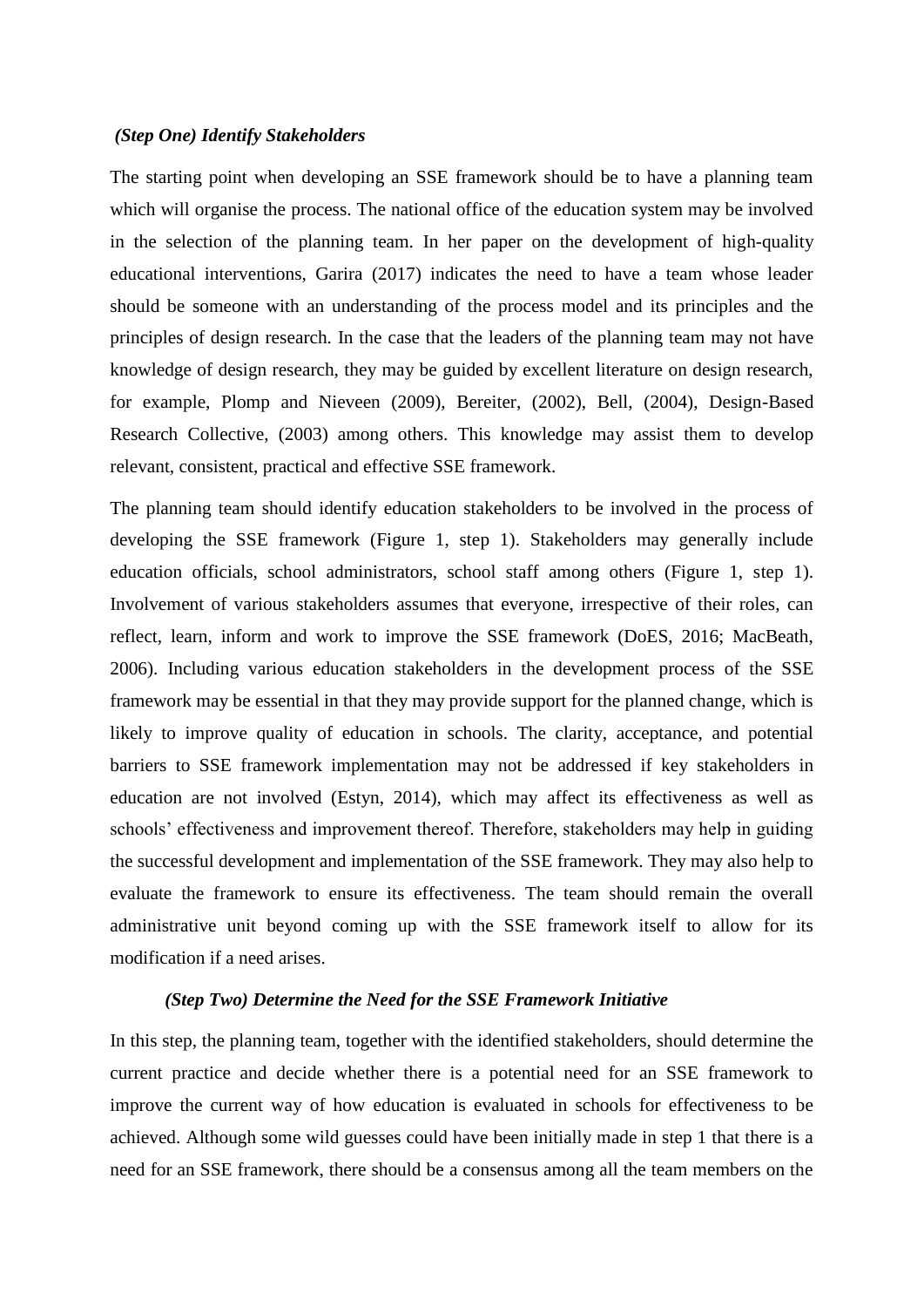need for the initiative (Figure 1, step 2) as a viable step towards the realisation and improvement of quality of education in schools. Research and literature have shown that many educational interventions fail because some stakeholders, especially school practitioners, may not realise the need for the interventions and hence may view them as an imposition on them (Turnbull, 2008; DoES, 2012; 2016). Therefore, all stakeholders should appreciate the need for an SSE framework as a feasible way for quality to be realised and improved in schools (Figure 1, step 2).

In determining the need for an SSE framework initiative, stakeholders should analyse the strengths and weaknesses of educational provision in schools. They may consider such issues:

- *Problems currently faced in evaluating education quality in schools and classrooms, and their consequences;*
- *factors which contribute to such problems;*
- *stakeholders' perceptions of these problems;*
- *additional information about these problems required to effectively understand the problems; and*
- *what can be done to overcome the problems?*

Besides using this problem-centred strategy of improving the functioning of the education system, it is also possible to use the strength-centred strategy. In this strategy, the need for an SSE framework may be viewed as a possible way of realising and improving the quality of education in schools without a problem having been identified.

### *(Step Three) Identify the Aims and Objectives of the SSE Framework and Indicators of Quality of Education in Context*

This step involves stakeholders to determine the aims and objectives of the SSE framework (Figure 1, step 3). Involvement of stakeholders in defining the SSE framework's aims and objectives may help to establish a culture of shared values which may be necessary to operationalise the SSE framework. Stakeholders should also identify indicators of quality of education that should be focused on during the SSE process. The aims and objectives and the quality indicators (Figure 1, step 3) should be contextualised to efficiently address the challenges of different education systems. Stakeholder-input on these issues should be guided by the need for the SSE framework and should also reflect education quality's priority needs. Strong agreement on priorities is imperative for stakeholder-commitment to problem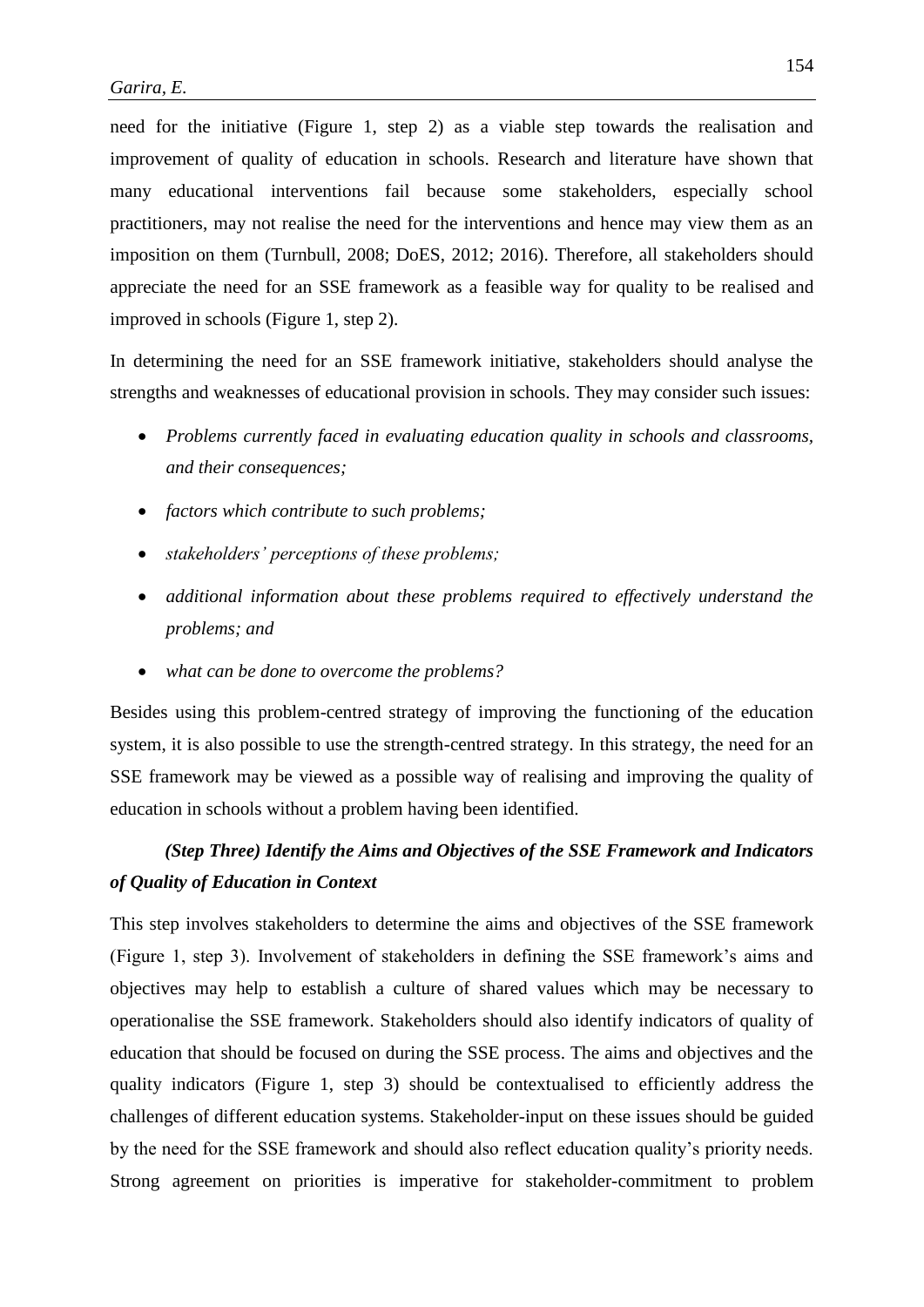resolution since people are likely to be committed to something they construct than to something they feel is being imposed on them (DoES, 2012).

#### *(Step Four) Develop the Structure of the SSE Framework*

Step 4 is an action step where the team, together with the identified stakeholders, must develop the SSE framework. This requires the team to define quality indicators in their own context (Figure 1, step 4). This step continues with the development of a plan to ensure schools' readiness for the SSE framework's role in evaluating the quality of education. Key points that can be addressed here may include:

- *goal-related outcomes that are expected from the introduction of the SSE framework in schools;*
- *a timeframe when these outcomes will be achieved;*
- *resources and supports that are required for the successful implementation of the SSE framework; and*
- *strategies that are required to minimise implementation barriers*

The review of related literature (DoES, 2016, 2012; European Council for National Association of Independent Schools, 2015; MacBeath, 2010, 2006, 1999; O'Brien, McNamara, O'Hara, & Brown, 2017; O'Brien, McNamara, & O'Hara, 2014, 2015) helped us to suggest the specifications to be considered when developing SSE frameworks. An analysis of the existing SSE frameworks, such as the Classroom Assessment Scoring System (CLASS) framework (Pianta, LaParo, & Hamre, 2008); School Portfolio Toolkit, (Bernhardt, 1999); How Good is our School (The Scottish Office Education and Industry Department 1996); The Framework for School Inspection, (OFSTED, 2012); A Framework and Checklist for Evaluating Online Learning in Higher Education (Hosie, Schibecia & Backhaus, 2005); Framework for Institutional Audits (Council for Higher Education, 2004), helped us to understand the characteristics of SSE frameworks. We therefore propose an SSE framework with the following structure:

### **i) An introduction to the SSE framework which contains the aims and objectives which may include to:**

• *help schools to recognise their key strengths and weaknesses for improvement purposes;*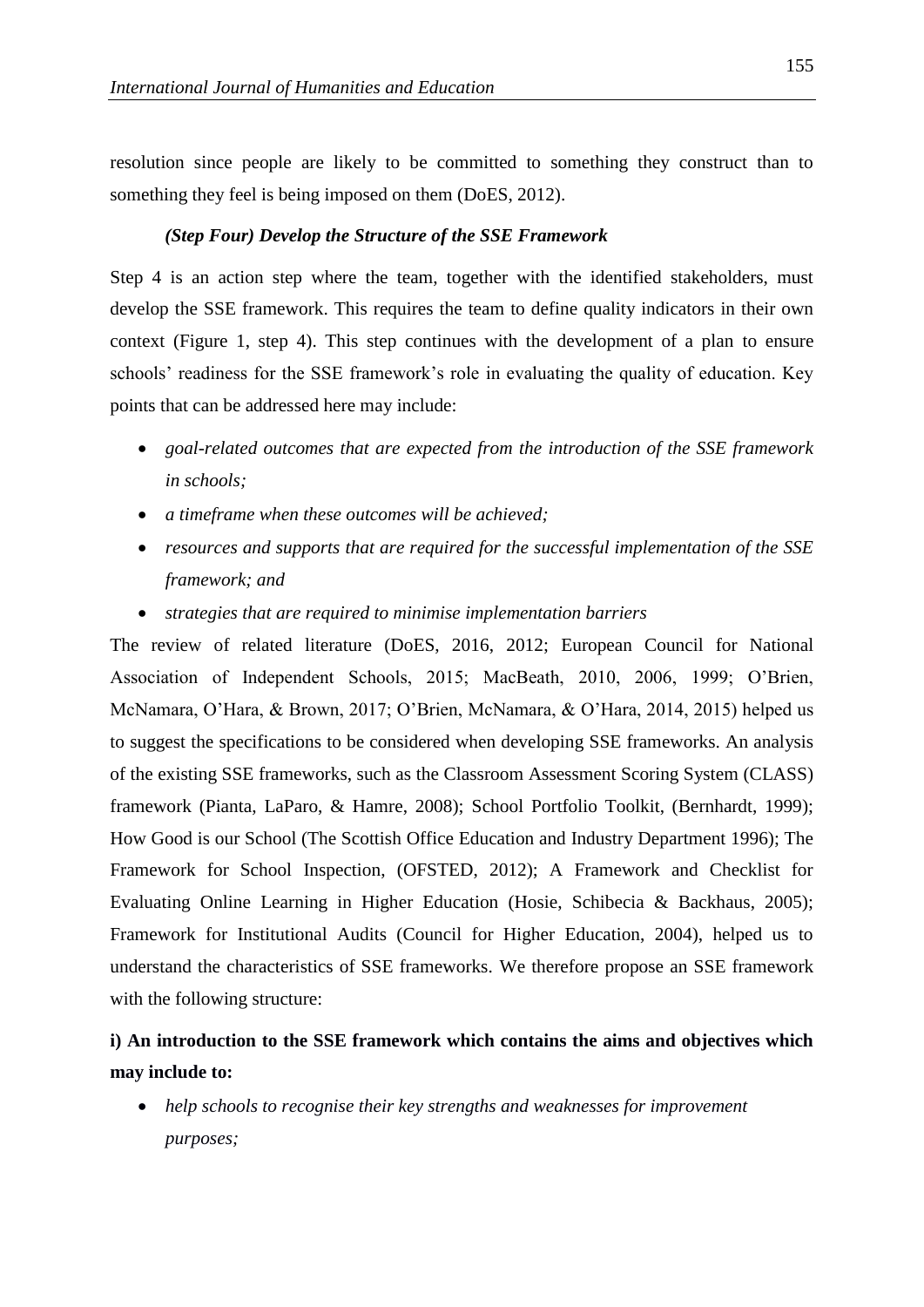- *identify areas where good quality of education needs to be maintained or where improvement is desirable;*
- *provide feedback on the quality of education to all relevant stakeholders as a means of achieving continuous school improvement;*
- *identify aspects of excellence within schools which will serve as models of good practice;*
- *identify the characteristics of effective schools and improve a general understanding among members of the public of what constitutes quality of education; and*
- *help schools to draw up their improvement plans and implement them effectively*

**ii) A description of the SSE instrument to be used in the evaluation process which contains a list of quality indicators and how these are evaluated. The quality indicators may include:**

- *those associated with inputs;*
- *those associated with processes; and*
- *those associated with outputs*

## **iii) A description of how the evaluation instrument should be used during the evaluation process. The following process may be used;**

- *begin with ensuring that everyone understands the SSE framework and process.*
- *gather the portfolio of evidence (this should include all relevant records from the administration, teachers and students)*
- *analyse the portfolio of evidence for comprehensiveness and in relation to the actual work done and other observables in the school and in classrooms*
- *request any teacher in the school to attend an evaluation interview in the case that the evaluation team may want clarity on certain issues concerning the portfolio of evidence provided.*
- *draw conclusions about the quality of each indicator for the school based on the available evidence*
- *report on the quality of what has been observed by awarding a rating ranging from levels 1 to 4 where 1 represents the lowest quality and 4 highest quality*
- *produce an SSE report which may include the context, focus of evaluation, and the findings (indicating strengths and areas for improvement)*

**iv) Specification of the ideal composition of the evaluation team which may include;**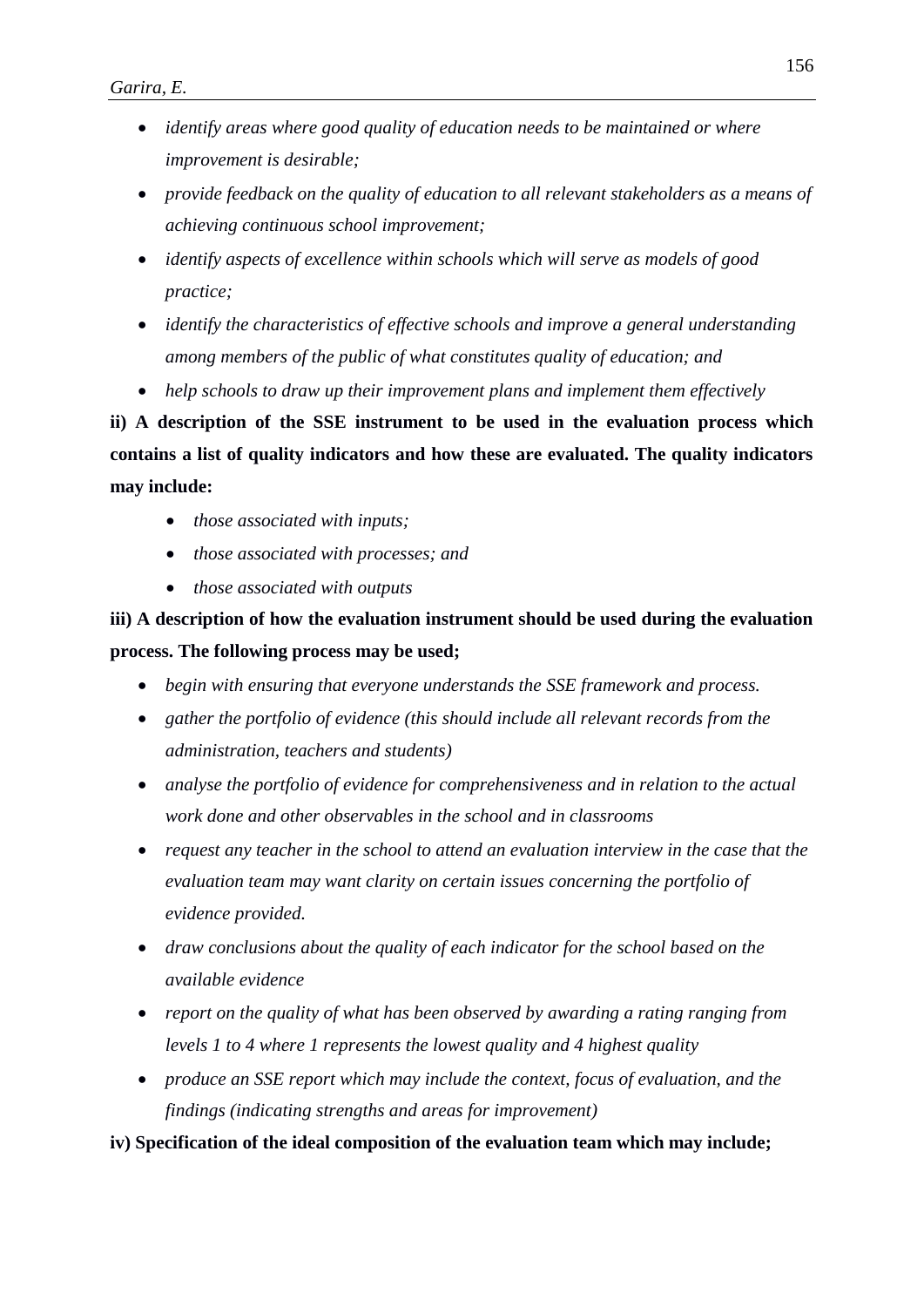- *three teacher representatives from all the levels of primary school (the infant, junior and senior grades)*
- *a student representative (if necessary),*
- *a parent representative (if necessary),*
- *at least two staff members from the school's cluster,*
- *non-teaching staff representative; and*
- *Education officials and some non-governmental organisations (NGOs) involved in education policy and funding (if necessary)*

### **v) Specification of a possible portfolio of evidence to be used in evaluating each quality indicator. Important sources may include such things (if available):**

- *all administrative records including an analysis of pupils' achievement results in grade 7 public examinations for the previous year, cluster examination results analysis, school examination results analysis;*
- *teachers' records which may include scheme books, plan books, individual record books, class registers, test record books, remedial record books, extension work record books and inventory books;*
- *a sample of pupils' work which should include daily written exercises, morning work, homework and tests;*
- *Some observables in the school which may include classrooms, furniture, toilets; textbooks, charts in classrooms, pupils' work displays, school grounds and*
- *other inputs by parents.*

**vi) A description of the format of the SSE report which should address the aims and objectives identified at the outset of the process or those which may emerge during the evaluation process.** 

The SSE report should record the following:

- *quality indicators chosen for self-evaluation;*
- *the self-evaluation findings;*
- *a summary of strengths; and*
- *a summary of areas requiring improvement*

**vii) a description of the format of the school improvement plan which may contain the following:**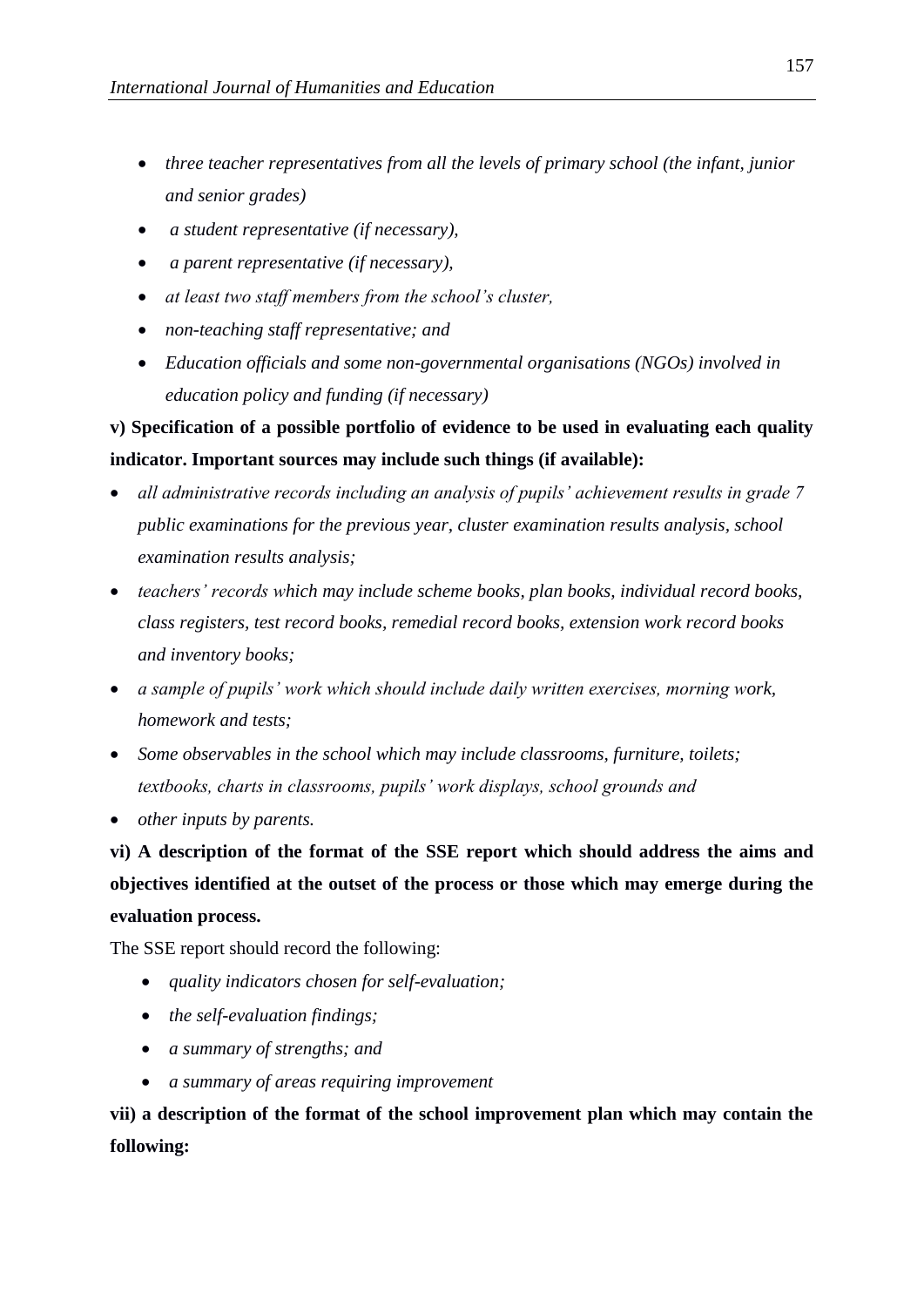- *a summary of the areas that require improvement identified during the evaluation process;*
- *target areas for improvement;*
- *reference to those who will be responsible for undertaking actions to improve targeted areas;*
- *a statement of how the school will check whether improvement has been achieved; and*
- *a timeframe for achievement of the targeted areas*

All these components should be clearly defined to enhance the easy implementation of the SSE framework.

#### *(Step Five) The Implementation Stage*

This step should be part of the development process in that it can inform further improvement of the initial SSE framework. Since this step is a continuous and cyclical process (Figure 1, step 5), the development of an SSE framework should inevitably be a continuous process informed by new challenges encountered during the implementation process. Therefore, after the initial development of the SSE framework, the team should continually seek to improve and make it more systematic through assessing its effectiveness in evaluating quality of education in schools. This is in line with design research where educational interventions should be evaluated through both formative and semi-summative means to improve as well as to ascertain their effectiveness respectively (Nieveen, 2009). Therefore, during the evaluation process, the team may find that the SSE framework may need to be adjusted for it to effectively evaluate quality and hence may revert to the initial structure and modify it (Figure 1, step 5). This should be a continuous step until there is enough evidence that the SSE framework is now effective in its evaluation process for improvement purposes.

Since SSE is not an end but a continuous process (Figure 1, step 5), schools should use the information obtained from the implementation step to ensure a regular cyclical process of evaluation, monitoring and planning for school improvement. After planning for school improvement, everyone must be engaged in a process of improving those weak areas identified during the evaluation process to enhance quality of education in schools. A critical issue in SSE is the recognition that full implementation of the SSE framework to realise the desired quality of education in schools takes time. Therefore, movement through the implementation stages (Figure 1, step 5) depends upon performance evaluation and communication among all the relevant stakeholders to ensure that all the necessary supports and resources are provided for schools to achieve the desired quality.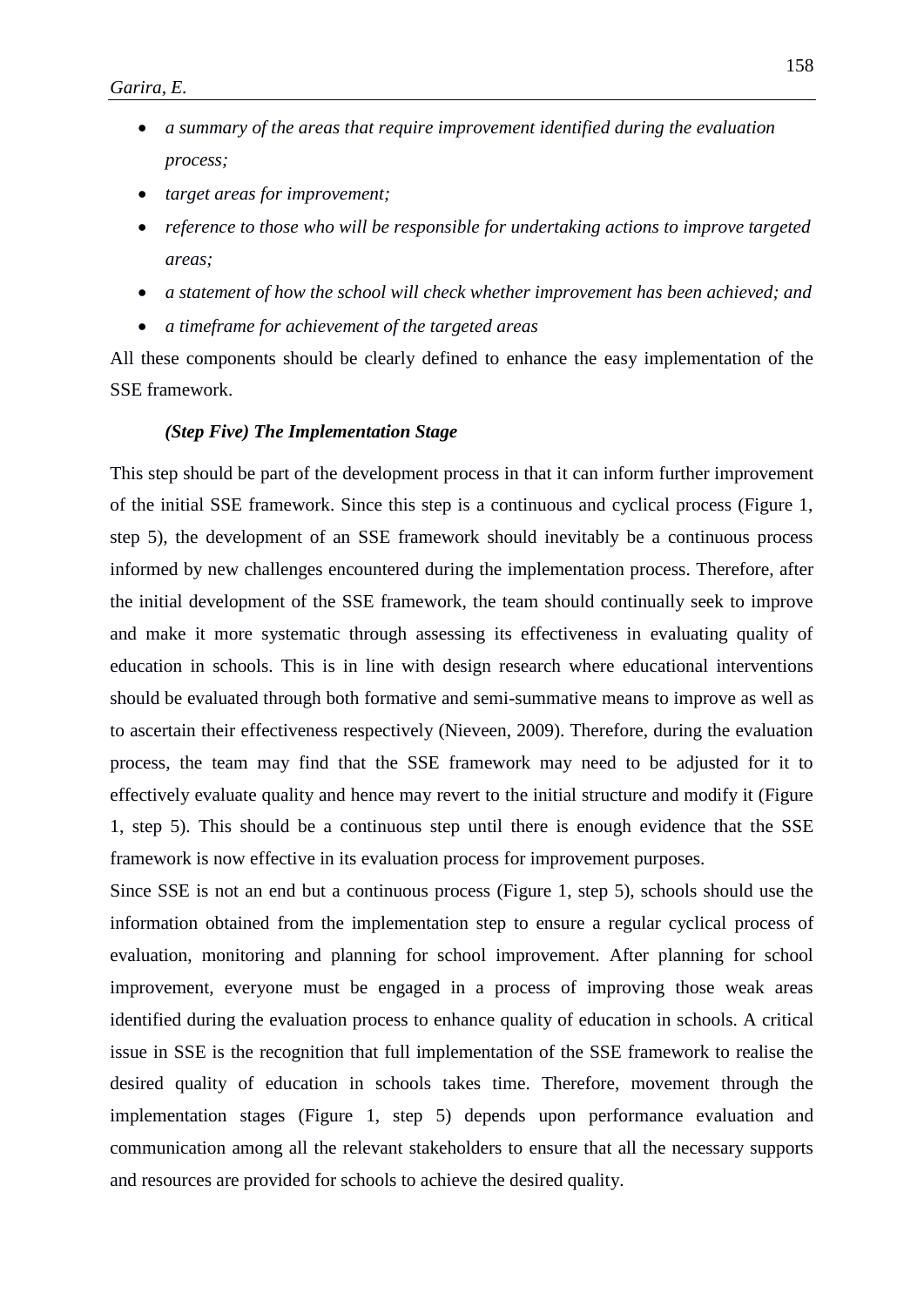#### **Summary and Conclusion**

This paper proposes a five-step process model which may be used in developing SSE frameworks for evaluating the quality of education in schools. It takes the view that in order to develop relevant, consistent, practical and effective SSE frameworks, there should be a process model in place. Since currently there are some problems in monitoring and evaluating quality of education especially in most developing countries (Ministries of Education, Sport and Culture & Higher and Tertiary Education, 2004), there is a need for a process model to help education systems develop their own frameworks. This may enable them to effectively monitor their quality of education for improvement purposes. The paper explains that the process model and its use in developing SSE frameworks should be a joint effort of researchers and key stakeholders in education so that a wide range of perspectives of what is valued in the evaluation of education quality may be considered. By so doing, people may have the ability to reflect, learn, inform and work to improve the intervention (MacBeath, 2006). There should be a key person, usually a researcher, to coordinate the process. The researcher should have knowledge about the educational practice and about design research skills. Researchers who do not have knowledge about design research may be guided by excellent resources on design research such as Plomp and Nieveen, (2009); Van den Akker, Gravemeijer, McKenney and Nieveen, (2006); Kelly, (2004); Bell, (2004) among others in leading the process of developing the SSE frameworks. Involving stakeholders in the development of SSE frameworks helps in the provision of support and commitment for the planned change which may increase the acceptability of the framework (Plomp, 2009). Litrature indicates that when educational interventions are developed in isolation from key stakeholders, issues related to their clarity, acceptance, and potential barriers to their implementation may not be addressed (MacBeath, 2006) which may affect their effectiveness.

The paper recommends that for quality of education to be realised in schools, key stakeholders in education should be involved in its evaluation process through the implementation of the SSE framework. Although it is often argued that interventions may be more effective when implemented by the researchers than by the teachers (de Boer, Donker & van der Werf, 2014), some studies indicate that when teachers are able to develop an intervention, their implementation fidelity will be higher (Datnow & Castellano, 2000; Wehby, Maggin, Johnson, & Symons 2010). This implies that teachers should be involved in both the development and implementation processes of educational interventions. This is in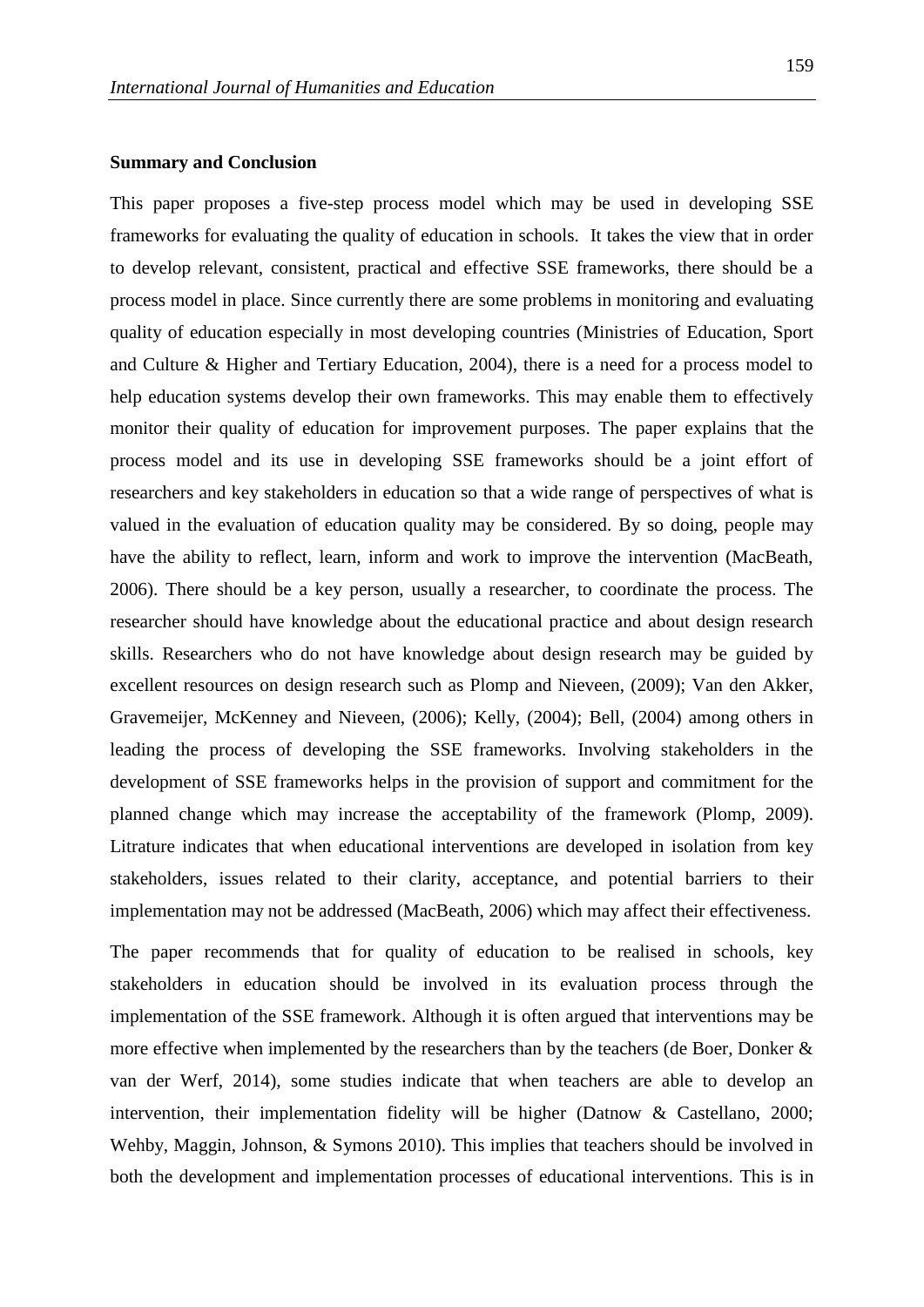line with design research which recommends for a partnership among researchers, practitioners and other stakeholders in education in the design, development and implementation of educational interventions (Plomp, 2009). The paper concludes that a process model with procedural guidelines may help in the development of relevant, practical, consistent and effective SSE frameworks for education systems that do not have such instruments in their quest for sustainable quality of education. It is assumed that the information proposed in this paper may contribute to and encourage research on how to develop SSE frameworks since such information is currently limited.

#### **Suggestions**

It is suggested that more studies on how to develop SSE frameworks should be carried out to enhance the development of such frameworks since such information is currently limited. This may help in the evaluation of quality of education in schools for improvement purposes. Information presented here may be relevant to many education systems, especially in some developing countries where effective instruments for monitoring and evaluating education quality may not be available. It is therefore, suggested that the information presented here should innovatively beapplied to education systems which do not have SSE frameworks in their quest to develop such instruments to understand and effectively evaluate quality of education in schools. Although the contexts may be different, the manner in which the challenges of lack of SSE frameworks for evaluating quality of education in schools present themselves in various education systems and how these challenges can be addressed may be similar in nature.

#### **References**

- Banathy, B. H., & Jenlink, P. M. (2004). Systems inquiry and its application in education. *Handbook of Research on Educational Communications and Technology,*  Mahwah, NJ: Lawrence Erlbaum Associates, 37-58.
- Bell, P. (2004). On the Theoretical Breadth of Design-Based Research in Education. *Educational Psychologist, 39*(4) 243-253.
- Bereiter, C. (2002). Design Research for Sustained Innovation*. Cognitive Studies, Bulletin of the Japanese Cognitive Science Society, 9*(3), 321-327.
- Bernhardt, V. L. (1999). *The School Portfolio Toolkit: A Comprehensive framework for school improvement.* (2<sup>nd</sup> ed). New York: Eye on Education, Inc.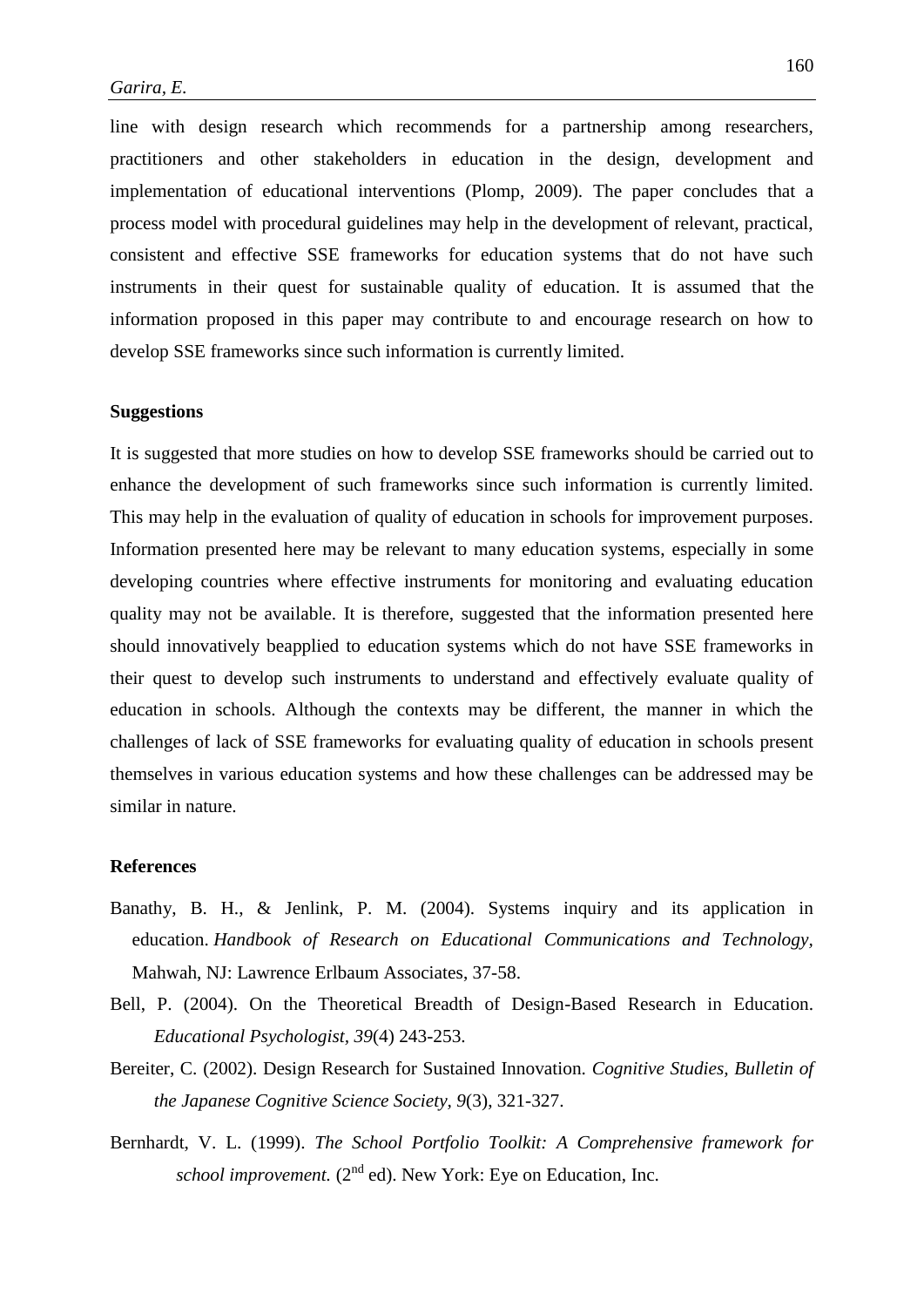- Carlson, B. (2009). School self-evaluation and the critical friend perspective. *Educational Research and Review,* 4:078-085.
- Chapman, C. & Sammons, P. (2013). *School self-evaluation for school improvement: What works and why?* Berkshire: CfBT Education Trust.
- Council for Higher Education Accreditation. (2002). *The Fundamentals of Accreditation: What do you need to know?* Washington DC.
- Datnow, A. & Castellano, M. (2000). "Teachers' Responses to Success for All: How Beliefs, Experiences, and Adaptations Shape Implementation". *American Educational Research Journal 37* (3): 775–799.
- De Boer, H. Donker, A. S. & Van der Werf, M. P. C. (2014). Effects of the Attributes of Educational Interventions on Students' Academic Performance: A Meta-Analysis. *Review of Educational Research, 84* (4), 509–545.
- Department of Education and Skills, (2012). *An introduction to school self-evaluation of teaching and learning in Post-Primary Schools: Inspectorate Guidelines for Schools*. Dublin: Inspectorate Department of Education and Skills.
- Department of Education and Skills, (2016). *School Self-Evaluation guidelines 2016-2020 Primary.* Dublin: Department of Education and Skills
- Department of Operations Education Division, (2004). *Knowing our School.* Floriana, Malta: Ministry of Education, Youth and Employment.
- Design-Based Research Collective, (2003). Design-based research: An emerging paradigm for educational inquiry. *Educational Researcher, 32*(1), 5-8.
- Estyn, (2014). *A self-evaluation manual for primary schools* 2014. Cardiff: Crown Copyright.
- European Council for National Association of Independent Schools, (2015). *Self-Evaluation: A way off ensuring quality teaching*. Copenhagen: Danmarks.
- Garira, E. (2015). *The development of a school self-evaluation framework for classroom quality in Zimbabwean primary schools.* Unpublished PhD Thesis. Pretoria: University of Pretoria.
- Garira, E. (2017). A process model for developing high quality educational interventions. *The International Journal of Humanities & Social Studies, 5*(4) 105-115.
- Gatawa, B. S. M. (1998). *Quality-quantity dilemma in education: The Zimbabwean experience.* Harare: College Press.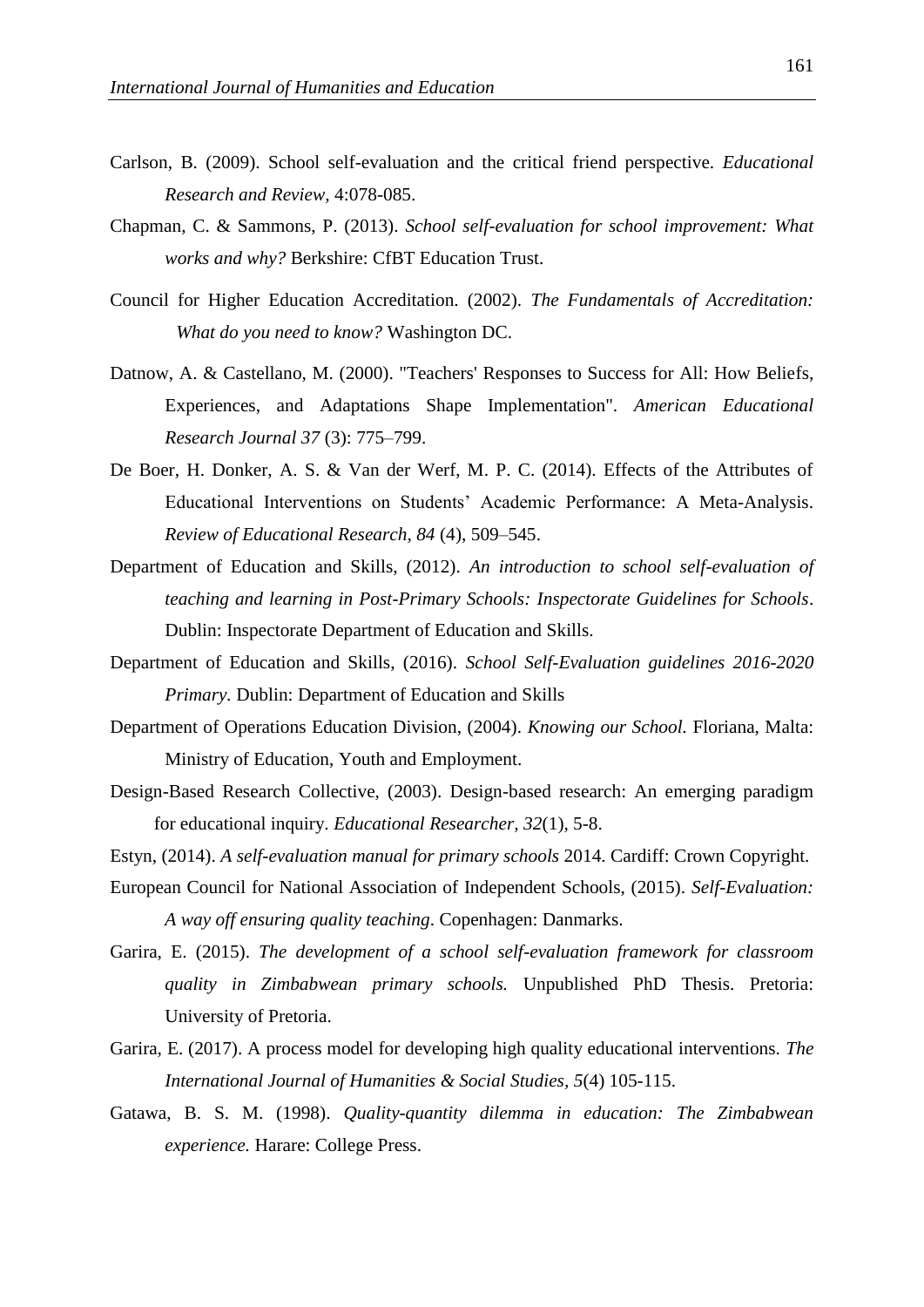- Hosie, P.; Schibecia, R. & Backhaus, A. (2005). A framework and checklists for evaluating on-line learning in higher education. *Assessment and Evaluation in Higher Education* 30, 539-553.
- Jung, W. J.; Thomas, S. M.; Yang X. & Jianzhong, L. (2006). Developing school evaluation methods to improve the quality of schooling in China: a pilot 'value-added study'. *Assessment in Education: Principles, Policy & Practice, 13*(2):135—154
- MacBeath, J. (1999). *Schools must speak for themselves: The case for school self-evaluation.* London & New York: Routledge Falmer.
- MacBeath, J. (2006). *School inspection and self-evaluation: Working with a new relationship.* New York: Routledge.
- MacBeath, J. (2010). School based evaluation: Purposes, protocols and processes. In: Peterson P, Baker E and McGaw B (eds) *International Encyclopaedia of Education,* 3rd ed. London: Elsevier, 713–18.
- Meadows, D. H. (2008). Thinking in Systems: A Primer. Vermont: Chelsea Green Publishing.
- Ministries of Education, Sport and Culture & Higher and Tertiary Education, (2004). *National report on the development of education.* Presentation at the 48<sup>th</sup> Session of the International Conference on Education, 8-11 September, Geneva, Switzerland.
- Nieveen, N. (2009). Formative evaluation in educational design research. In T Plomp, & N Nieveen (eds.). *An introduction to educational design research* Enschede, Netherlands: SLO - Netherlands institute for curriculum development.
- O'Brien, S., McNamara, G. & O'Hara, J. (2015). Supporting the consistent implementation of self-evaluation in Irish post-primary schools. Educational Assessment, *Evaluation and Accountability 27*(4): 377–93.
- O'Brien, S. McNamara, G. & O'Hara, J. (2014). Critical facilitators: External supports for self-evaluation and improvement in schools. *Studies in Educational Evaluation 43*: 169–77.
- O'Brien, S., McNamara, G., O'Hara, J., Brown, M. (2017). *Assuring Quality in Education: Policies and Approaches to School Evaluation in Europe.* Luxembourg: Publications Office of the European Union.
- OECD, (2016). *Improving School Leadership and Evaluation in Mexico: A State-level Perspective from Puebla*. Paris: OECD.